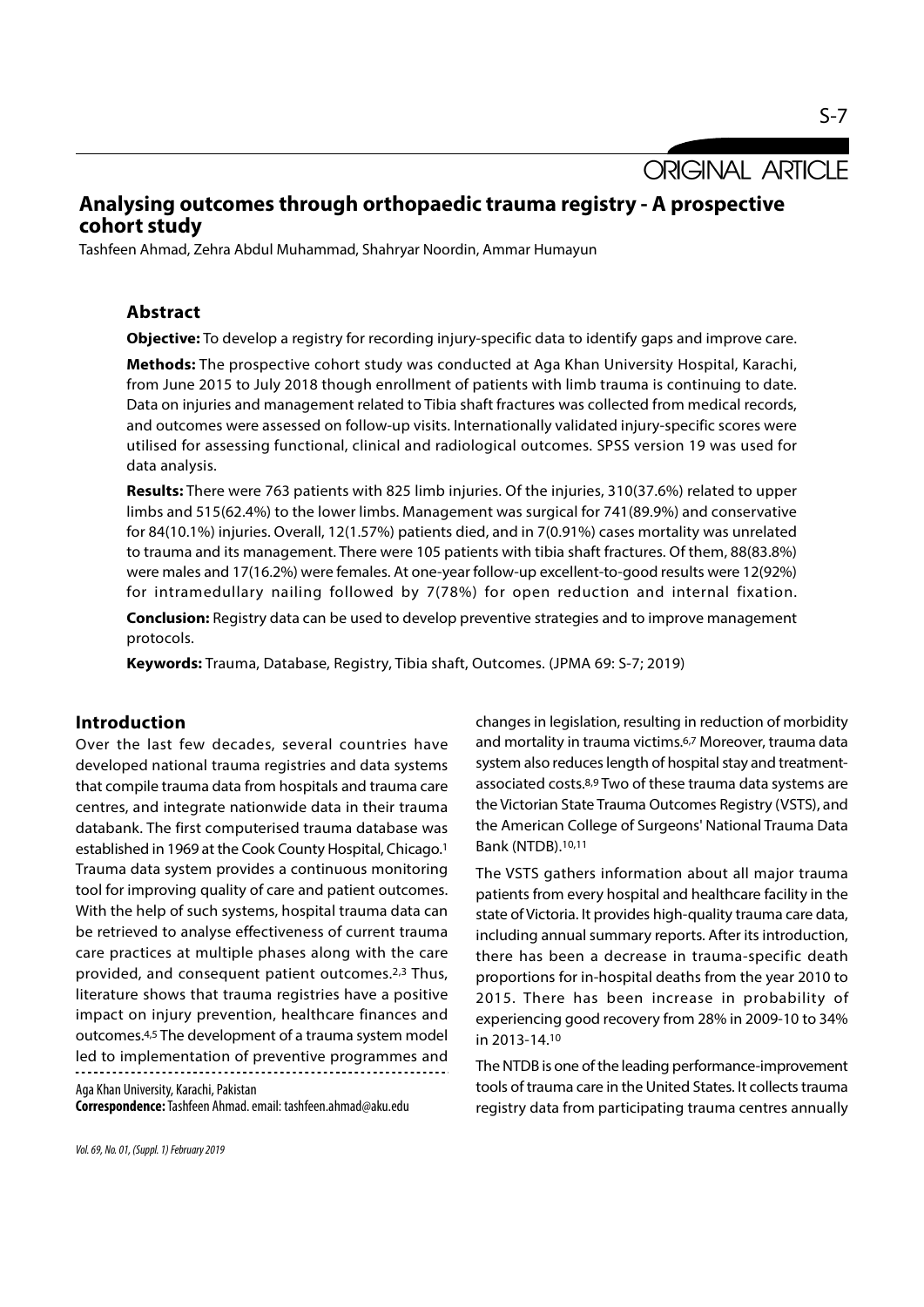and compiles information about traumatic injuries and outcomes. Data is aggregated and used to produce annual reports, hospital benchmark reports, and data quality reports.11

With considerable increase in trauma cases in Pakistan and subsequently increasing mortality and morbidity, it is essential to develop effective trauma care system in our country. Unfortunately at present, we lack such integrated quality care improvement system. Karachi Trauma Registry (KITR) is the first electronic trauma registry in Pakistan but it is limited to surveillance data such as mechanism of injuries, injury severity, length of stay in emergency department (ED) and survival probability.12 Another effort, the City Trauma Registry, is in progress at two governmentrun trauma centres.13 The Road Traffic Injury Research and Prevention Centre (RTIRPC) is a public health initiative in Karachi whose specific emphasis is on reducing road traffic accidents (RTAs) in the city. Data is mainly gathered from five major public and private hospitals in the city.14 For successful initiation, implementation and sustainability of hospital-based trauma data systems, cost-effective software solutions and user-friendly process of data collection, such as use of mobile devices, could lead to efficient data capture in time- and resource-constrained situations.

The Musculoskeletal & Sports Medicine Service Line at Aga Khan University Hospital (AKUH), Karachi, has trauma care as one of its predominant functions. It was felt that the currently existing health information system does not capture sufficient injury-specific data, especially outcomes apart from in-hospital morbidity and mortality. Thus, the need for a robust data management system for injury, management and outcome information became evident.

The main goal of the project was, and remains, to develop a reliable and secure data capture and management system that enables timely access to injury-specific information about the trauma itself, the patient care process and the outcomes. The project intends to establish a practice of objective and reliable assessment of outcomes with organised documentation. This will enable periodic reports for comparison with international benchmarks, leading to exploration of possible areas for improvement in the infrastructure, processes and outcomes. Our trauma data system will provide a continuous monitoring tool for trauma care and may thus lead to continuous quantifiable quality care improvement. The scope of this project is to compile patient- and injuryspecific data from the hospital information system, and then add functional, clinical and radiological outcome data after their treatment. The current study was planned to share our experience related to the project, with particular focus of tibia shaft fractures.

#### Patients and Method

The prospective cohort study was conducted at Aga Khan University Hospital (AKUH), Karachi, from June 2015 to July 2018 though enrollment of patients with limb trauma and is continuing to date. Approval was obtained from the institutional ethics review committee and the study was registered at the Research Registry with unique identification number (UIN) 3467 and 3466. All patients with upper or lower limb trauma presenting to the hospital were included. Patients with pathological fractures were excluded. The subjects were enrolled from the orthopaedic in-patient and out-patient units. Written informed consent was obtained from patients or guardians. Consenting patients were enrolled and UIN was assigned. From the medical records, demographic data, injury-related information, treatment-related information, including surgical procedures, and data about in-hospital morbidity and mortality was collected. After discharge, patients were actively tracked for follow-up visits using the hospital's Health Information Management System (HIMS). In the follow-up visits, patients were assessed for outcomes at approximately 2 weeks, 6 weeks, 3, 6 and 12 months after their initial visit. Relevant validated scoring systems were used according to the injured limb/segment. At different follow-up time points, Johner and Wruh's criteria15 was used to assess the clinical and functional outcome of tibia shaft fractures. Data was maintained and analysed on SPSS version 19. Reports about injury patterns, treatment and outcomes were produced at 6 and 12 months.

### Results

Of the 763 patients enrolled, upper limb injuries were sustained by 248(32.5%), lower limb injuries by 453(59.4%) and both upper and lower limb injuries by 62(8.1%) patients. Of the injuries, 310(37.6%) related to upper limbs and 515(62.4%) to the lower limbs. There were 82(26.5%) open and 228(73.5%) closed fractures in the upper limb, and 126(24.5%) open and 389(75.5%) closed fractures in the lower limb. Of the total 825 limb injuries, 617(74.8%) were closed fractures while 208(25.2%) were open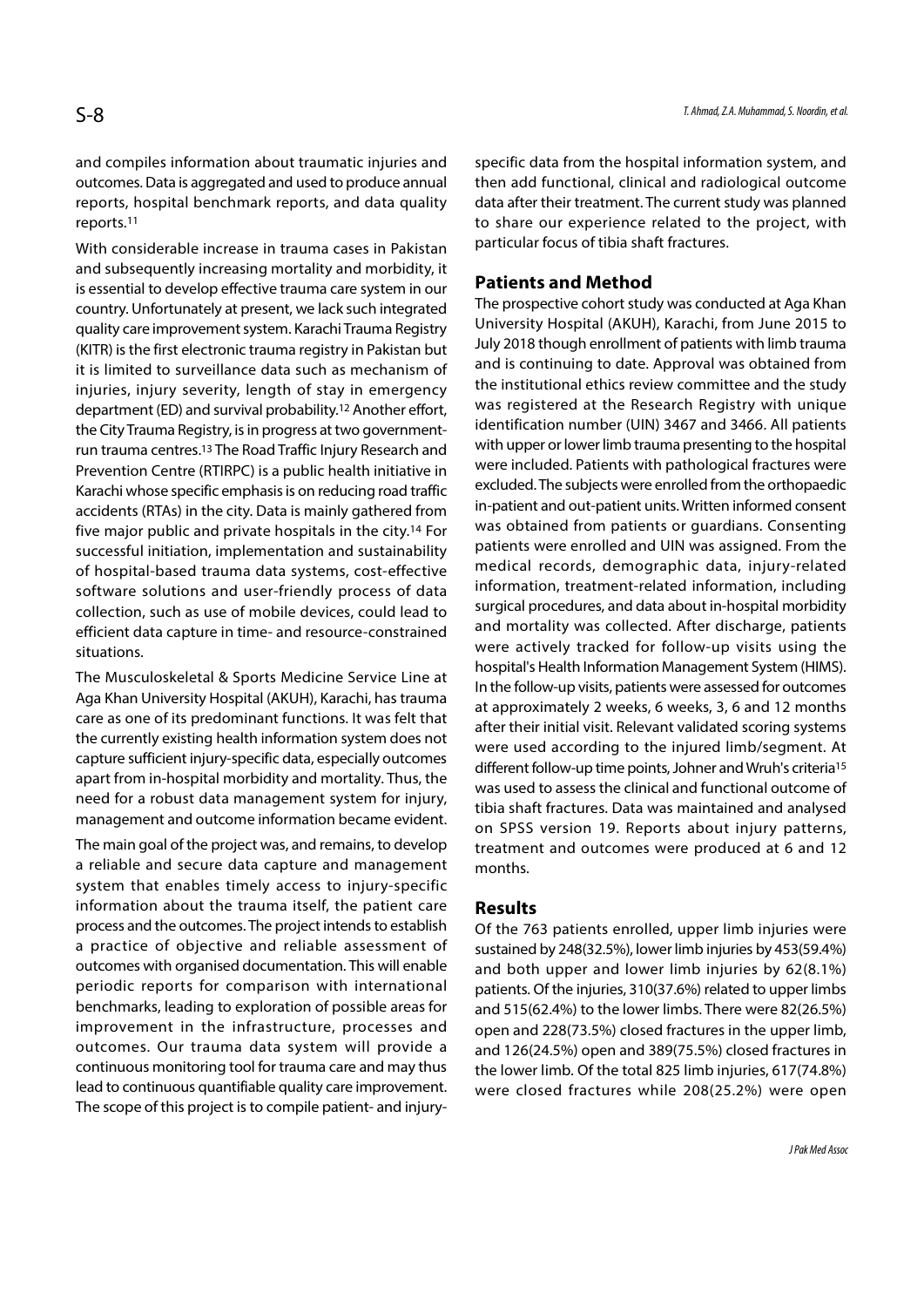

fractures. Among cases of upper limb fractures, 229(73.9%) were males and 81(26.1%) were females. In lower limb fractures, 346(67.2%) were males and 169(32.8%) were females (Figure 1).

RTAs were the leading cause of injuries 160(51.6%) in upper limb and 236(45.8%) in lower limb. Fall was the second leading cause, 116(37.4%) in upper and 229(44.5%) in lower limb, followed by firearm injuries 12(3.8%) in upper and 12(2.3%) in lower limb. Other mechanisms of injury were blast trauma, blunt trauma, twisting injuries, assault, machine injuries and firecracker accounting for 22(7.1%) in upper and 38(7.3%) in lower limb. Follow-up was completed on 438(53.1%) cases at 3 months. Clinical, functional and radiological outcomes were assessed at the follow-up in 354 of 438(80.8%) cases. Follow-up is still due for 171(20.72%) cases, while 195(23.63%) have been lost to follow-up. Due to complete recovery, visits were ended in 10(1.21%) patients while 7(0.85%) patients expired at 3 months and among them, 2(0.24%) patients had both upper and lower limbs involved. Besides, 2(0.24%) cases were excluded due to limb amputation.

From the remaining 804 cases, follow-up examination was completed on 280(34.82%) cases at 6 months in which outcomes were assessed in 233of 280(83.2%). Follow-up visit is still due for 253(31.46%) cases, while 254(31.6%) have been lost to follow-up. Due to complete recovery, visits were ended in 14(1.74%) patients at 6 months, while 3(0.37%) patients expired at the 6-month follow-up. From the remaining 788 cases, follow-up examination was completed on 135(17.13%) cases at 12 months in

| <b>Total cases</b>                     | 105 patients                                         |
|----------------------------------------|------------------------------------------------------|
|                                        | 05 bilateral tibia shaft fractures (Total 110 cases) |
| Gender                                 | Male - 88 (83.8%)                                    |
|                                        | Female - 17 (16.2%)                                  |
| Mechanism of injury                    | RTA - 73(69.5%), Fall - 16(15.2%), Blast - 6(5.7%),  |
|                                        | Blunt - 5(4.76%), Fire arm injury - 3(2.85%),        |
|                                        | Assault - 2(1.9%)                                    |
| <b>Operated</b>                        | 101(96.2%)                                           |
| Non-operated                           | $4(3.8\%)$                                           |
| <b>Surgical Procedures</b>             |                                                      |
| <b>ORIF</b>                            | 27(24.54%)                                           |
| IM nailing                             | 45(40.9%)                                            |
| <b>External fixator</b>                | 24(21.8%)                                            |
| $ORIF + IM$ nailing                    | 06(5.45%)                                            |
| $CRIF + IM$ nailing                    | 05(4.54%)                                            |
| <b>Other</b>                           | 03(2.72%)                                            |
| <b>Revision Surgeries</b>              |                                                      |
| External fixator to IM nailing         | 02(1.8%)                                             |
| IM nailing to External fixator         | $01(0.9\%)$                                          |
| <b>External fixator to MIPPO plate</b> | 01(0.9%)                                             |
| <b>External fixator to ORIF</b>        | $01(0.9\%)$                                          |
|                                        |                                                      |

RTA: Road traffic accident, IM: Intramedullary nailing, ORIF: Open reduction and internal fixation, MIPPO: Minimally invasive percutaneous plate osteosynthesis.

which outcomes were assessed in 115 of 135(85.2%). Follow-up visit is still due for 324(41.11%) cases, while 318(40.36%) have been lost to follow-up. Due to complete recovery, visits were ended in 9(1.14%) cases after 6 months but before 12 months, while 2(0.25%) patients expired at the 12-month follow-up.

Overall, 5 patients expired due to surgical sepsis, while 7 patients died due to non-surgical reasons. Management outcomes data is available for all fractures, but, in line with the focus of the study, only tibial shaft fractures are presented in this regard. Of the 105 such patients, 88(83.8%) were males and 17(16.2%) were females. Of them, 5 patients had bilateral fractures. RTAs was the leading cause of tibia shaft fractures with 73(69.5%) patients followed by fall 16(15.2%). Other mechanisms of injury were blast trauma, blunt trauma, firearm injury and assault accounting together for 16(15.2%) patients.

The main surgical procedures comprised fracture-specific interventions, such as intramedullary (IM) nailing in 45(41%) cases, open reduction and internal fixation (ORIF) in 33(30%) cases with or without IM nailing, and external fixation in 24(21.8%) cases. With progress in bone healing, revision surgeries were performed in 5(4.5%) cases like external fixator being replaced by IM nailing (Table). At 6-month follow-up, outcomes of 44(40%) cases of tibial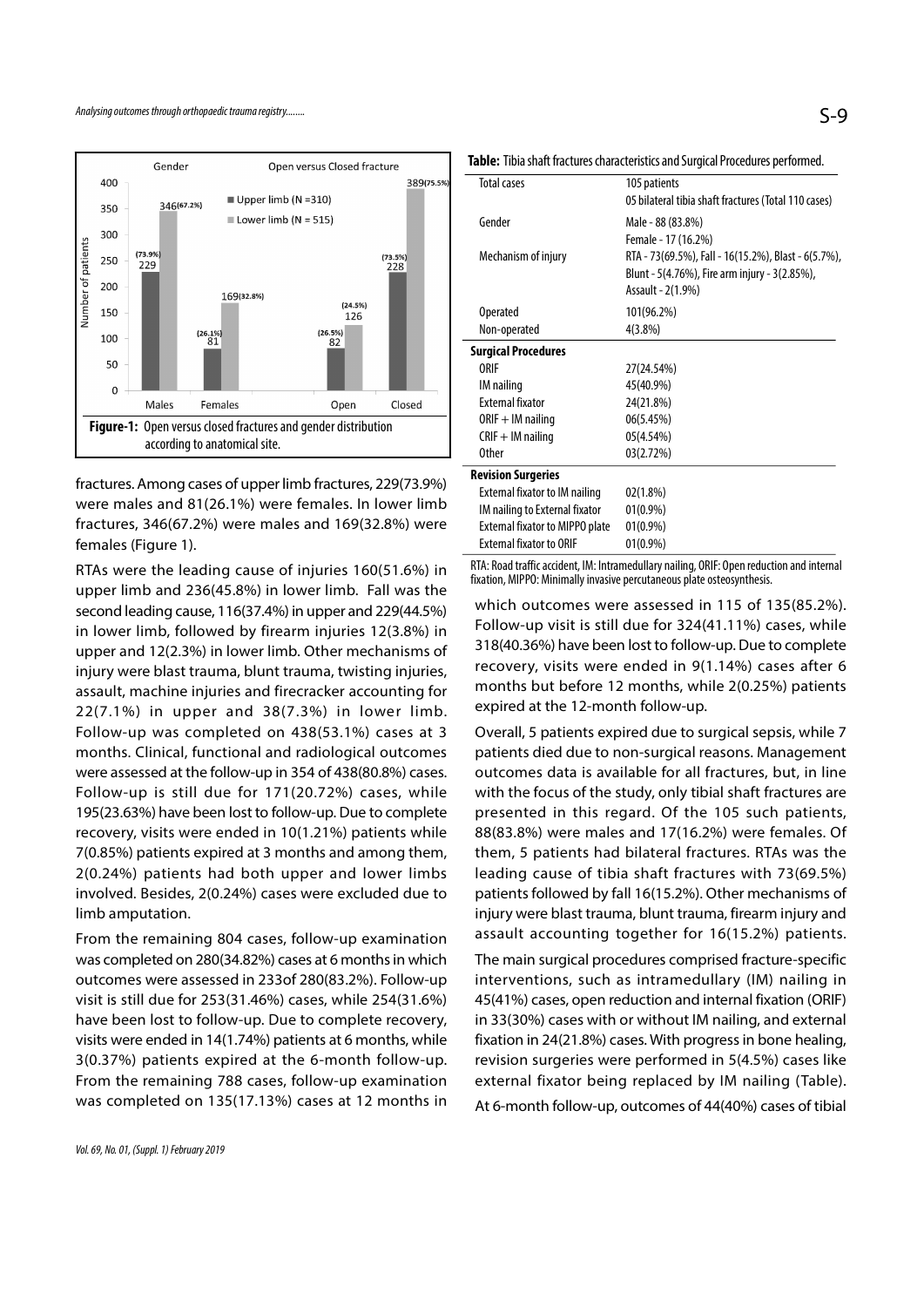T. Ahmad, Z.A. Muhammad, S. Noordin, et al.

# S-10



fractures were recorded (Figure 2). Among 16 cases that underwent IM nailing, 7(44%) had excellent, 6(37.5%) good, 2(12.5%) fair and 1(6%) poor outcomes. Among 13 cases that underwent ORIF, 2(15%) had excellent, 6(46%) good, 4(31%) fair and 1(8%) poor outcomes. Among 12 cases with external fixation, 2(17%) had good, 4(33%) fair and 6(50%) poor outcomes. There was no excellent outcome at 6-month follow-up. One patient treated with IM nailing combined with ORIF had excellent outcome at 3 months, but was subsequently lost to follow-up. At 12-month follow-up visits, outcomes of 32(29.1%) cases were recorded. Among 13 cases that underwent IM nailing,

7(54%) had excellent, 5(38%) good and 1(8%) fair outcomes. There was no poor outcome. Among 9 cases undergoing ORIF, 5(56%) had excellent, 2(22%) good and 2(22%) poor outcomes. Among 7 cases that underwent external fixation, 2(28.5%) had good, 2(28.5%) fair and 3(43%) poor outcomes, but there was no excellent outcome. In the external fixator group, all patients had open fractures and 4 cases had polytrauma with severe injuries to lower limbs. Outcomes were recorded in3of 5(60%) cases who underwent revision surgical procedures. In 1 of them, external fixation was revised with IM nailing, and outcome was noted at 6 and 12 months. In 1case, external fixation was revised with minimally invasive percutaneous plate osteosynthesis (MIPPO), and fair outcome at 6 months and good at 12 months was noted. In the last 1 patient, external fixation was revised with ORIF with plate, and at 6 and 12 months, good outcome was observed.

#### **Discussion**

It is challenging for a low-middle income country (LMIC) to initiate a trauma registry when there are limited resources allocated to healthcare and related costs. However, considering the increasing burden of trauma from violence and disasters, and the related mortality and morbidity in our country, sustained improvement in trauma care is of utmost importance and that requires data. We have demonstrated the feasibility of a smallscale comprehensive orthopaedic trauma registry in our 542-bed tertiary care hospital in Karachi to provide injuryspecific data.

The study presented the outcomes of tibial shaft fractures as an example of the utility of injury-specific data collection, while data about outcomes of other fractures of the upper and lower limb remains to be analysed and discussed with the care providers. Our results showed that IM nailing is the procedure producing best clinical and functional outcomes, followed by ORIF. An important fact that should not be overlooked is that the results of a surgical procedure should be seen in consideration of multiple factors in clinical decision-making such as associated co-morbids, fracture type, proximity to joint, nature of soft tissue injuries, associated injuries such as polytrauma, anaesthetic risks and various patient factors. When the poor outcomes were examined in depth, it was found that 1 patient who had undergone ORIF was mentally retarded and unable to follow the rehabilitation instructions, while 1 who had undergone external fixation had multiple fractures in both lower limbs, and another had bilateral tibia shaft fractures and one side required amputation.

Illustration of outcomes of tibia shaft fracture in this study has provided an insight for identifying the preferred surgical option with best outcome. Notably, there was no poor outcome at 6-month follow-up in the IM nailing group, suggesting that this should be the procedure of choice in general, while ORIF would be the second best option.

Several limitations and challenges were identified during the execution of this trauma registry project. Availability of funds for the development of the registry software necessitated use of conventional database software SPSS version 19. Although data entry and analysis can be performed on this software, it is a tedious process because it has not been customised to simplify data entry and